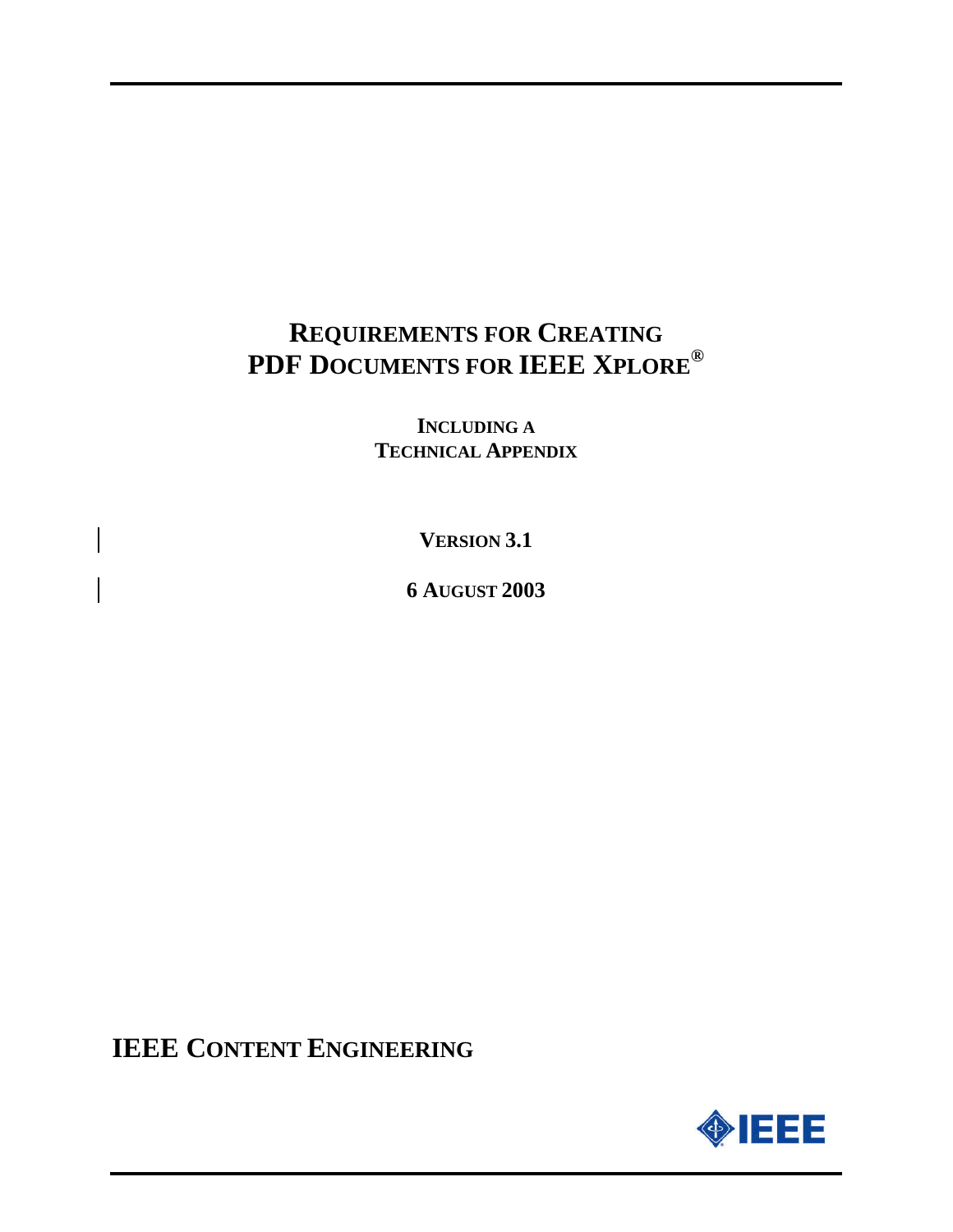# **TABLE OF CONTENTS**

| 1              |                |                                                                            |  |
|----------------|----------------|----------------------------------------------------------------------------|--|
|                | 1.1<br>1.2     |                                                                            |  |
|                |                |                                                                            |  |
| $\overline{2}$ |                |                                                                            |  |
|                | 2.1            |                                                                            |  |
|                | 2.2            |                                                                            |  |
|                | 2.3            |                                                                            |  |
|                | 2.4            |                                                                            |  |
|                | 2.5            |                                                                            |  |
| 3              |                |                                                                            |  |
|                | 3.1            |                                                                            |  |
|                | 3.2            |                                                                            |  |
|                | 3.3            |                                                                            |  |
|                | 3.4            |                                                                            |  |
|                | 3.5            |                                                                            |  |
| $\overline{4}$ |                |                                                                            |  |
|                | 4.1            |                                                                            |  |
|                | 4.2            |                                                                            |  |
|                | 4.2.1          |                                                                            |  |
|                | 4.2.2          |                                                                            |  |
|                | 4.2.3          |                                                                            |  |
|                | 4.3            |                                                                            |  |
|                | 4.4            |                                                                            |  |
|                | 4.4.1          |                                                                            |  |
|                | 4.4.2          |                                                                            |  |
|                | 4.5            |                                                                            |  |
|                | 4.5.1<br>4.5.2 |                                                                            |  |
|                | 4.5.3          |                                                                            |  |
|                |                |                                                                            |  |
|                |                | TECHNICAL APPENDIX-DETAILED DESCRIPTION OF DISTILLER SETTINGS  10          |  |
| 5              |                |                                                                            |  |
| 6              |                |                                                                            |  |
| $\tau$         |                | <b>GENERAL REQUIREMENTS FOR APPLICATION, POSTSCRIPT, AND PDF FILES  10</b> |  |
|                |                |                                                                            |  |
|                | 7.1            | GENERAL PAGE CHARACTERISTICS (APPLICATION, POSTSCRIPT, AND PDF FILES) 10   |  |
|                | 7.2<br>7.3     |                                                                            |  |
|                | 7.4            |                                                                            |  |
|                | 7.5            |                                                                            |  |
|                |                |                                                                            |  |
| 8              |                | REQUIREMENTS FOR PDF FILES CREATED FROM SCANS (SCANNED PDFS)  11           |  |
| 9              |                |                                                                            |  |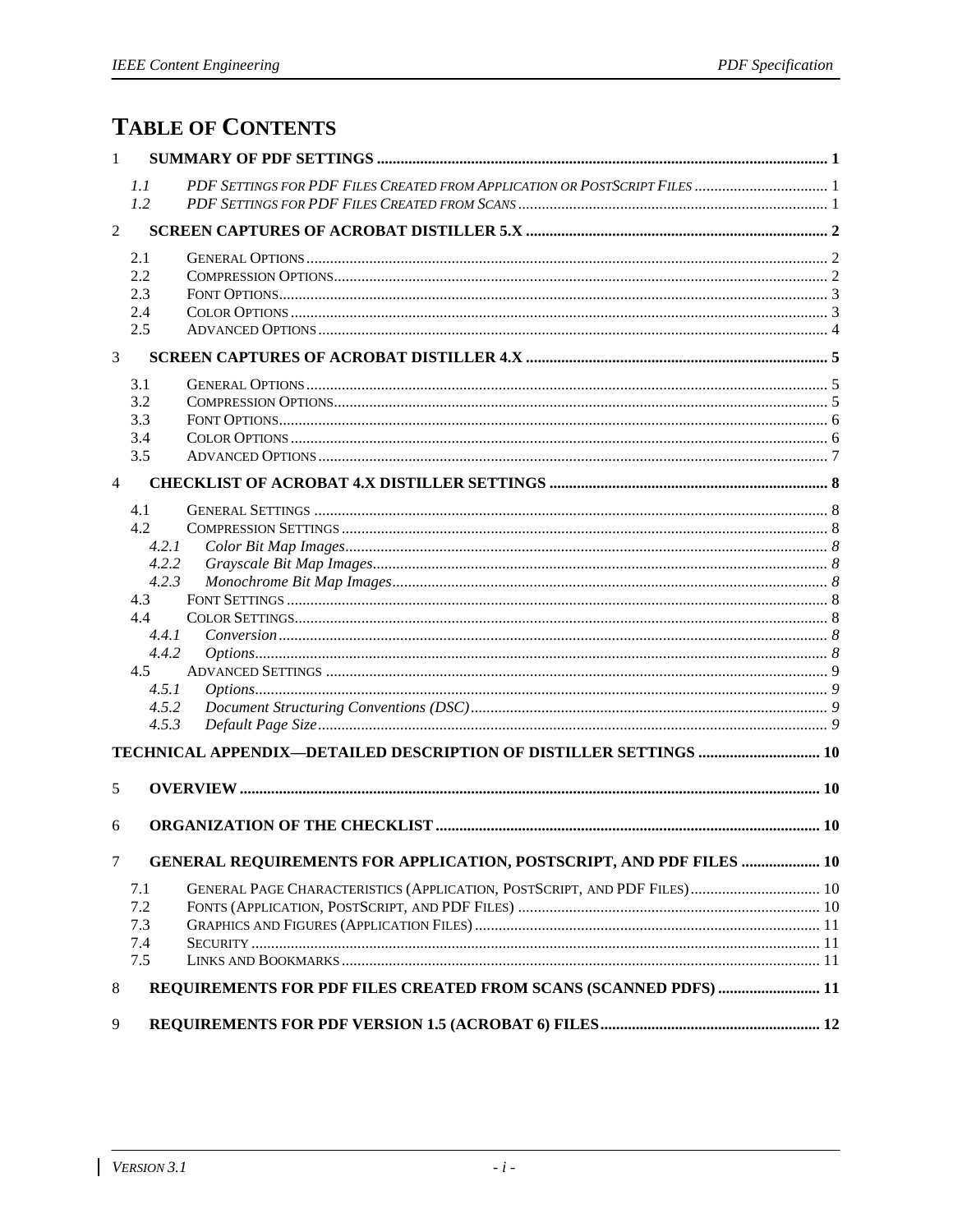$\begin{array}{c} \hline \end{array}$ 

| <b>Release Date</b> | <b>Status</b> | <b>Version</b> | <b>Amendment / Purpose</b>                                                                                               |
|---------------------|---------------|----------------|--------------------------------------------------------------------------------------------------------------------------|
| 6 August 2003       | Final         | 3.1            | Defines requirements for PDF version 1.5 (Acrobat 6) files.                                                              |
| 25 June 2003        | Final         | 3.0            | Combines author and technical documentation into a single<br>specification. The technical information is in an appendix. |
|                     |               |                | Includes screen captures for Acrobat 5. Adjusts Acrobat 5                                                                |
|                     |               |                | Compression settings. Summarizes requirements for links and                                                              |
|                     |               |                | bookmarks.                                                                                                               |
| 14 April 2003       | Final         | 2.2B           | Adjusted graphics settings to provide print production quality                                                           |
|                     |               |                | graphics. Clarifies how to embed fonts.                                                                                  |
| 21 January 2002     | Final         | 2.2            | Summarizes requirements for Acrobat 5 compatible PDF files.                                                              |
| 18 May 2001         | Final         | 2.1            | Summarizes PDF parameter settings; describes the requirements                                                            |
|                     |               |                | for scanned PDFs.                                                                                                        |
| 30 April 2001       | Final         | 2.0            | Initial release                                                                                                          |

# **DOCUMENT STATUS RECORD**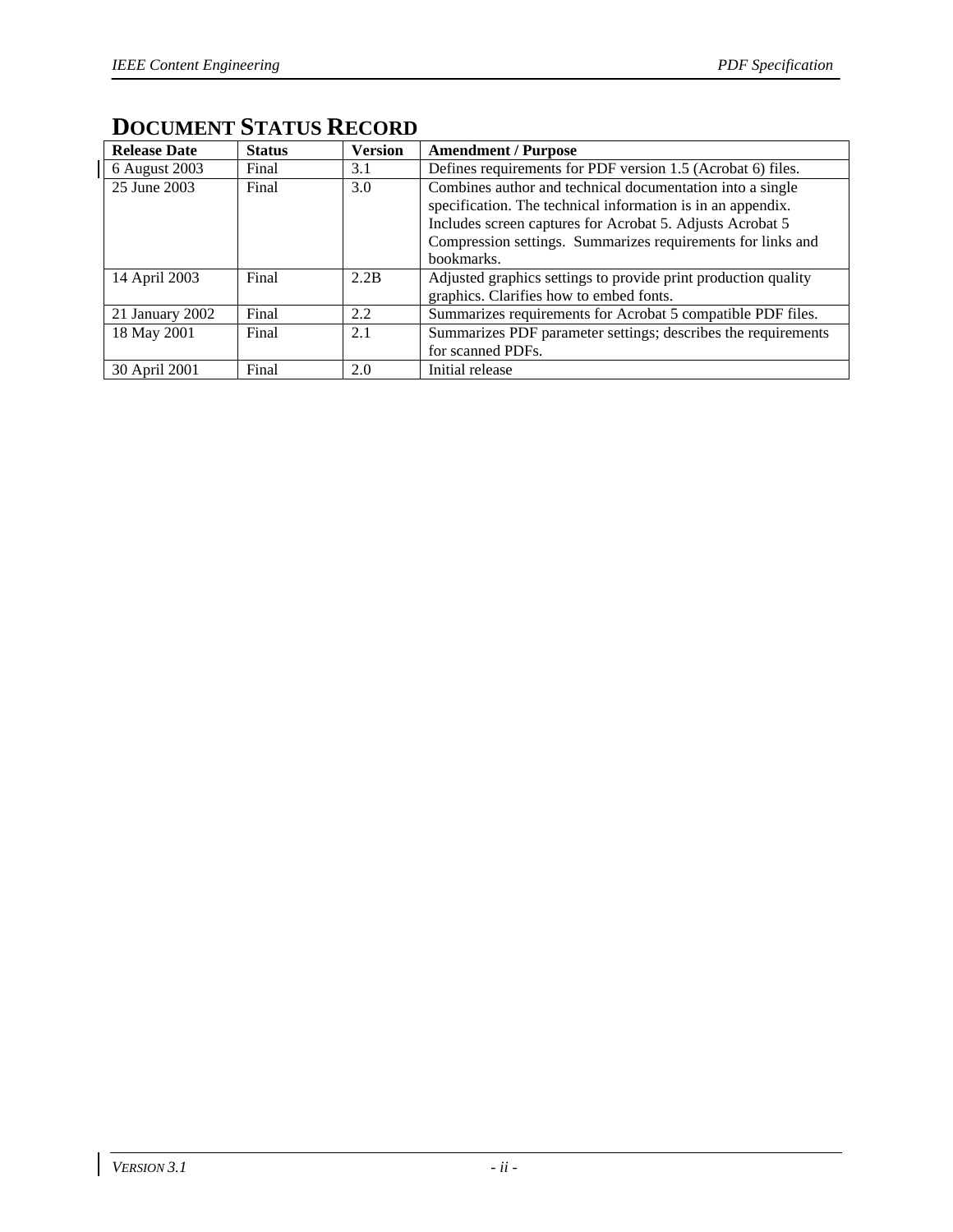#### 1 **SUMMARY OF PDF SETTINGS**

This document is both a specification for IEEE Xplore<sup>®</sup> compliant PDF files as well as suggestions as to how best create them. Whenever possible the PDF files must be created from either the application (e.g., Microsoft Word) or PostScript files. When these files are not available the PDF file is created from scans of each page. The settings for both of these cases are summarized below.

*These settings are for Adobe Acrobat Distiller version 4. They are also valid for Acrobat Distiller version 5. When using Acrobat version 5 the* Compatibility *option must be set to* Acrobat 4.0*.*

*1.1 PDF Settings for PDF Files Created from Application or PostScript Files*

Compatibility: PDF version 1.3 (Acrobat 4) preferred. PDF version 1.4 (Acrobat 5) files are acceptable. File Format: Binary Optimize PDF: Yes Generate Thumbnails: Yes Resolution: 600 dpi

Color Images: Bicubic Downsampling at 300dpi Compression for Color Images: JPEG/Medium Quality

Grayscale Images: Bicubic Downsampling at 300dpi

Compression for Grayscale Images: JPEG/Medium Quality

Monochrome Images: Bicubic Downsampling at 600dpi Compression for Monochrome Images: CCITT Group 4

Compress Text and Line Art: Yes

Subset all Font if less than 100% of the Font is used. Otherwise embed the entire Font.

Color Management: No. All colors remain in the original color space or model. Preserve any Overprint, Under Color Removal (UCR), Black Generation, and Halftone information from the application or PostScript files.

Preserve the PostScript Level 2 copypage Semantics. Preserving this setting gives maximum flexibility when viewing and printing the PDF file.

In general, the PostScript code must not override the PDF creation settings. If the PostScript files override the PDF creation settings the resultant files must fully comply with this specification.

Security: All security settings must be turned off. No passwords must be assigned.

Links and Bookmarks: Neither links nor bookmarks are allowed.

## *1.2 PDF Settings for PDF Files Created from Scans*

PDF files that are created from scans are image only files (the text is not searchable). Thus, these files are simply a collection of page images that have been converted to the PDF format. For this reason this method of creating PDF files should be avoided if at all possible.

Pages must be scanned at 300 dpi and in the appropriate Image Mode (e.g., black and white, grayscale, color, etc.). Scanning in the inappropriate Image Mode will make the PDF file larger than is necessary and slower to download.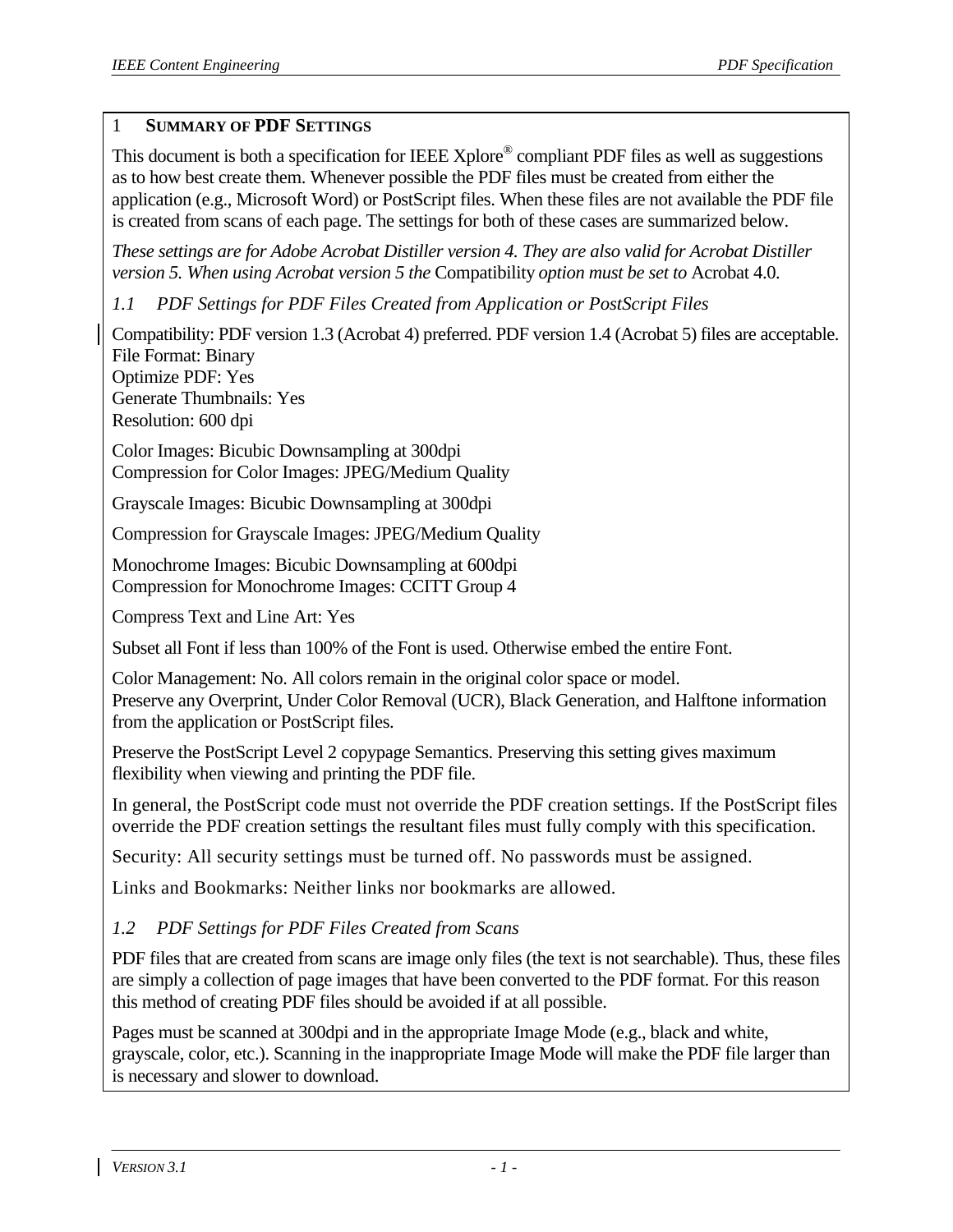## 2 **SCREEN CAPTURES OF ACROBAT DISTILLER 5.X**

## 2.1 General Options

| <b>File Options</b>          |                                                    | <b>OK</b> |
|------------------------------|----------------------------------------------------|-----------|
| Compatibility:               | Acrobat 4.0 (PDF 1.3)<br>$\ddot{\phantom{1}}$      | Save As   |
|                              | <b>V</b> Optimize for Fast Web View                | Cancel    |
|                              | <b>V</b> Embed Thumbnails                          |           |
|                              | Individually<br>Auto-Rotate Pages:<br>$\mathbf{x}$ |           |
| Page Range: <sup>( All</sup> |                                                    |           |
|                              | C From:<br>70:                                     |           |
|                              | Binding: Left                                      |           |
|                              | Resolution: 600<br>dpi                             |           |
| Default Page Size            |                                                    |           |
| Width: 612.0                 | Points<br>Units:<br>$\overline{\mathbf{r}}$        |           |
| Height: 792.0                |                                                    |           |
|                              |                                                    |           |
|                              |                                                    |           |

## 2.2 Compression Options

|                         | Color Images                |                   |            |         |
|-------------------------|-----------------------------|-------------------|------------|---------|
| $\overline{\mathbf{v}}$ | Bicubic Downsampling to     |                   | 300<br>dpi | Save As |
|                         |                             | for images above: | 601<br>dpi | Cancel  |
| ⊽                       | Compression:                | JPEG              |            |         |
|                         | Quality:                    | Medium            |            |         |
|                         | Grayscale Images            |                   |            |         |
| $\overline{\mathbf{v}}$ | Bicubic Downsampling to     |                   | dpi<br>300 |         |
|                         |                             | for images above: | 601<br>dpi |         |
| ⊽                       | Compression:                | JPEG              |            |         |
|                         | Quality:                    | Medium            |            |         |
|                         | Monochrome Images           |                   |            |         |
| $\overline{\mathbf{v}}$ | Bicubic Downsampling to     |                   | 600<br>dpi |         |
|                         |                             | for images above; | 601<br>dpi |         |
|                         | <b>V</b> Compression:       | CCITT Group 4     |            |         |
|                         | Anti-Alias to gray:   I bit |                   |            |         |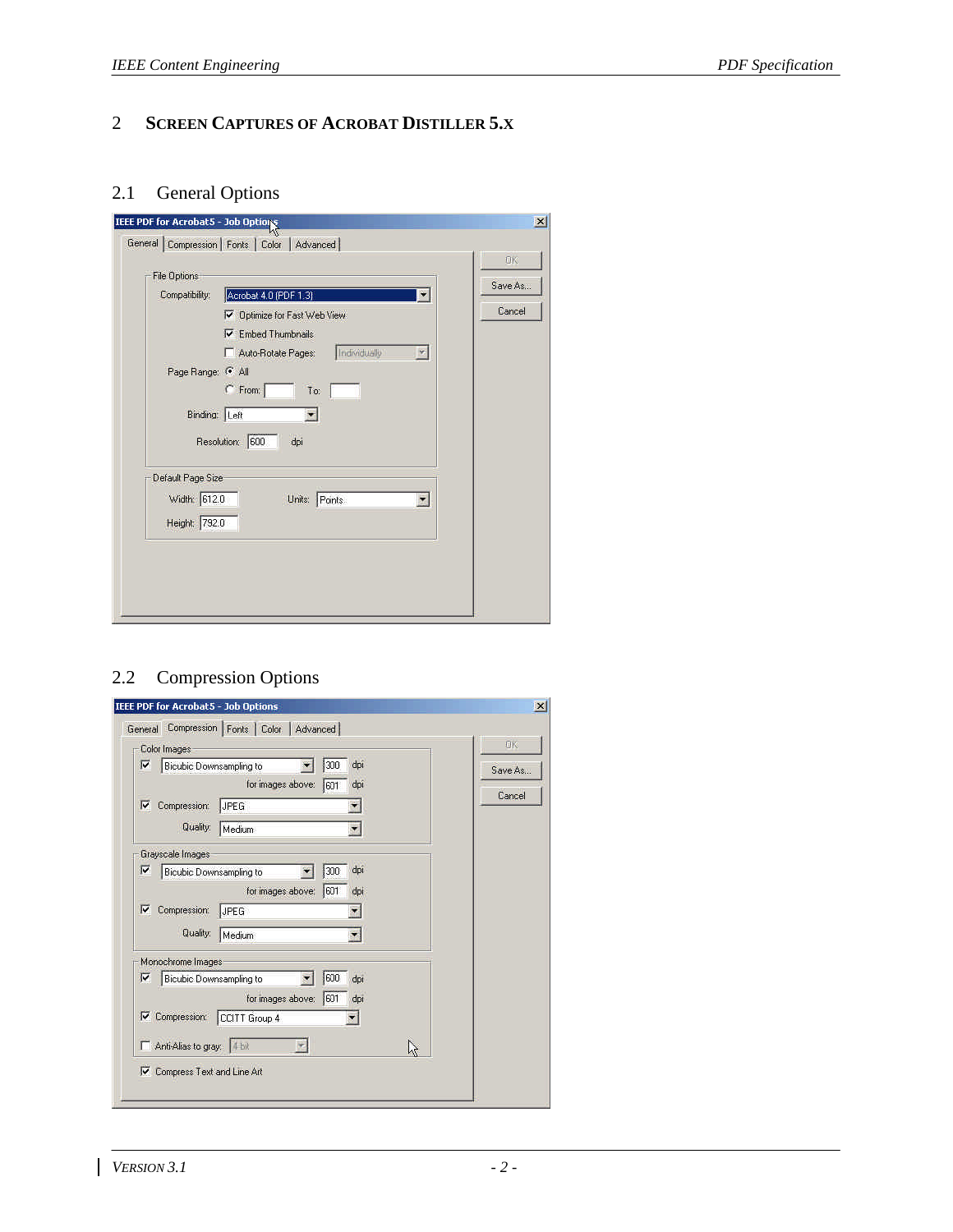## 2.3 Font Options

| IEEE PDF for Acrobat 5 - Job Options                                                                                                                                                                                                      |                                                           | $\vert x \vert$                |
|-------------------------------------------------------------------------------------------------------------------------------------------------------------------------------------------------------------------------------------------|-----------------------------------------------------------|--------------------------------|
| General Compression Fonts                                                                                                                                                                                                                 | Color   Advanced                                          |                                |
| $\nabla$ Embed All Fonts<br>Subset embedded fonts When percent<br>of characters used is less than:<br>$\overline{\mathbf{v}}$<br>When Embedding Fails:<br>Embedding                                                                       | 100 x<br>Warn and Continue<br>×                           | <b>OK</b><br>Save As<br>Cancel |
| Base 14 Fonts                                                                                                                                                                                                                             | Always Embed:                                             |                                |
| Courier<br>Courier-Bold<br>Courier-BoldOblique<br>Courier-Oblique<br>Helvetica<br>Helvetica-Bold<br>Helvetica-BoldOblique<br>Helvetica-Oblique<br>Symbol<br>Times-Bold<br>Times-BoldItalic<br>Times-Italic<br>Times-Roman<br>ZapfDingbats | ŵ<br>$22$<br>Never Embed:<br>$5\%$<br>Add Name.<br>Remove |                                |

## 2.4 Color Options

| Adobe Color Settings                                                                    | <b>OK</b> |
|-----------------------------------------------------------------------------------------|-----------|
| Settings File:<br>None                                                                  | Save As   |
| V.<br>Color Management Policies                                                         | Cancel    |
| Leave Color Unchanged                                                                   |           |
| Intent Default                                                                          |           |
| Working Spaces                                                                          |           |
| Gray: None                                                                              |           |
| RGB: RGB IEC51968-2-1                                                                   |           |
| CMYK: U.S. Web Coated (SWOP) v2                                                         |           |
| Device-Dependent Data                                                                   |           |
| Ⅳ Preserve Overprint Settings                                                           |           |
| Preserve Under Color Removal and Black Generation Settings<br><b>Transfer Functions</b> |           |
| Remove<br>$\nabla$ Preserve Halftone Information                                        |           |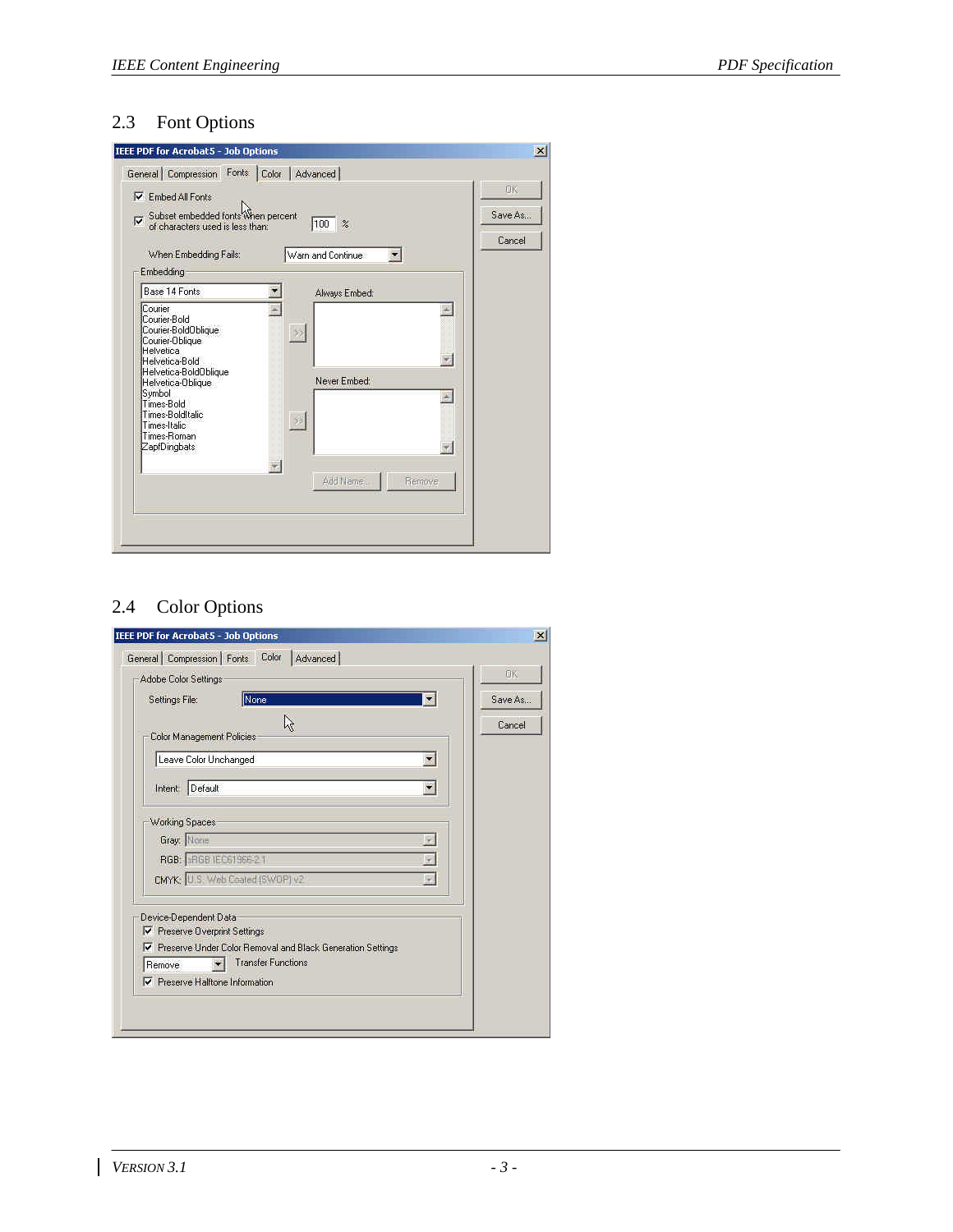## 2.5 Advanced Options

| Advanced<br>General Compression Fonts Color                                         |           |
|-------------------------------------------------------------------------------------|-----------|
| <b>Options</b>                                                                      | <b>OK</b> |
| Use Prologue ps and Epilogue.ps                                                     | Save As   |
| Allow PostScript file to Override Job Options                                       | Cancel    |
| Preserve Level 2 copypage Semantics<br>Save Portable Job Ticket inside PDF file     |           |
| <b>Illustrator Overprint Mode</b>                                                   |           |
| Convert gradients to smooth shades                                                  |           |
| <b>F</b> ASCII Formal                                                               |           |
|                                                                                     |           |
| Document Structuring Conventions (DSC)                                              |           |
| Process DSC Comments                                                                |           |
| Log DSC Warnings                                                                    |           |
| P Pleake Page and Center Artwork for EPS Files<br>Preserve EPS Information from DSC |           |
| Preserve DPI Comment:                                                               |           |
| F Preserve Document Information from DSD                                            |           |
|                                                                                     |           |
|                                                                                     |           |
|                                                                                     |           |
|                                                                                     |           |
|                                                                                     |           |
|                                                                                     |           |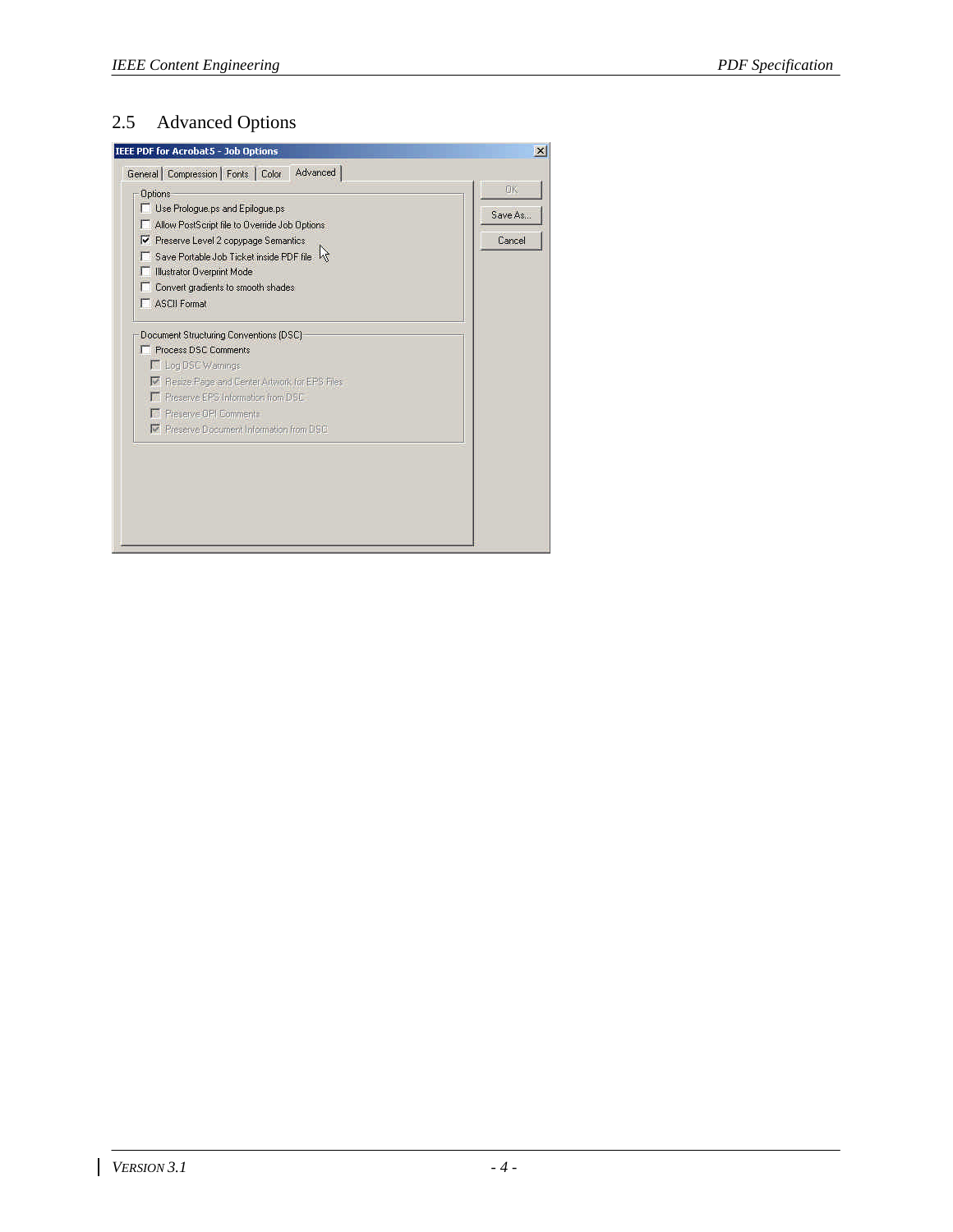## 3 **SCREEN CAPTURES OF ACROBAT DISTILLER 4.X**

## 3.1 General Options

| General Compression   Fonts   Color   Advanced |           |
|------------------------------------------------|-----------|
| File Options                                   | <b>OK</b> |
| Compatibility. Acrobat 4.0 11                  | Save As   |
| <b>F</b> ASCII Eormat                          | Cancel    |
| Optimize PDF                                   |           |
| $\nabla$ Generate Thumbnails                   |           |
| Resolution: 600<br>dpi                         |           |
| Binding Left                                   |           |
|                                                |           |
|                                                |           |
|                                                |           |
|                                                |           |
|                                                |           |
|                                                |           |
|                                                |           |
|                                                |           |

## 3.2 Compression Options

|                                                       | General Compression Fonts Color Advanced |                         |     | <b>OK</b> |
|-------------------------------------------------------|------------------------------------------|-------------------------|-----|-----------|
| Color Bitmap Images                                   |                                          |                         |     |           |
| Resampling:                                           | Bicubic Downsampling at                  | 300                     | dpi | Save As   |
| Compression:<br>⊽                                     | JPEG                                     |                         |     | Cancel    |
| Quality:                                              | Medium                                   |                         |     |           |
| Grayscale Bitmap Images                               |                                          |                         |     |           |
| <b>V</b> Resampling:                                  | Bicubic Downsampling at                  | 300                     | dpi |           |
| V<br>Compression:                                     | JPEG                                     | ۰                       |     | rg.       |
| Quality:                                              | Medium                                   | $\overline{\mathbf{v}}$ |     |           |
| Monochrome Bitmap Images                              |                                          |                         |     |           |
| V Resampling:                                         | Bicubic Downsampling at                  | 600                     | dpr |           |
| <b>V</b> Compression:                                 | CCITT Group 4                            |                         |     |           |
| Compress Text and Line Art<br>$\overline{\mathbf{v}}$ |                                          |                         |     |           |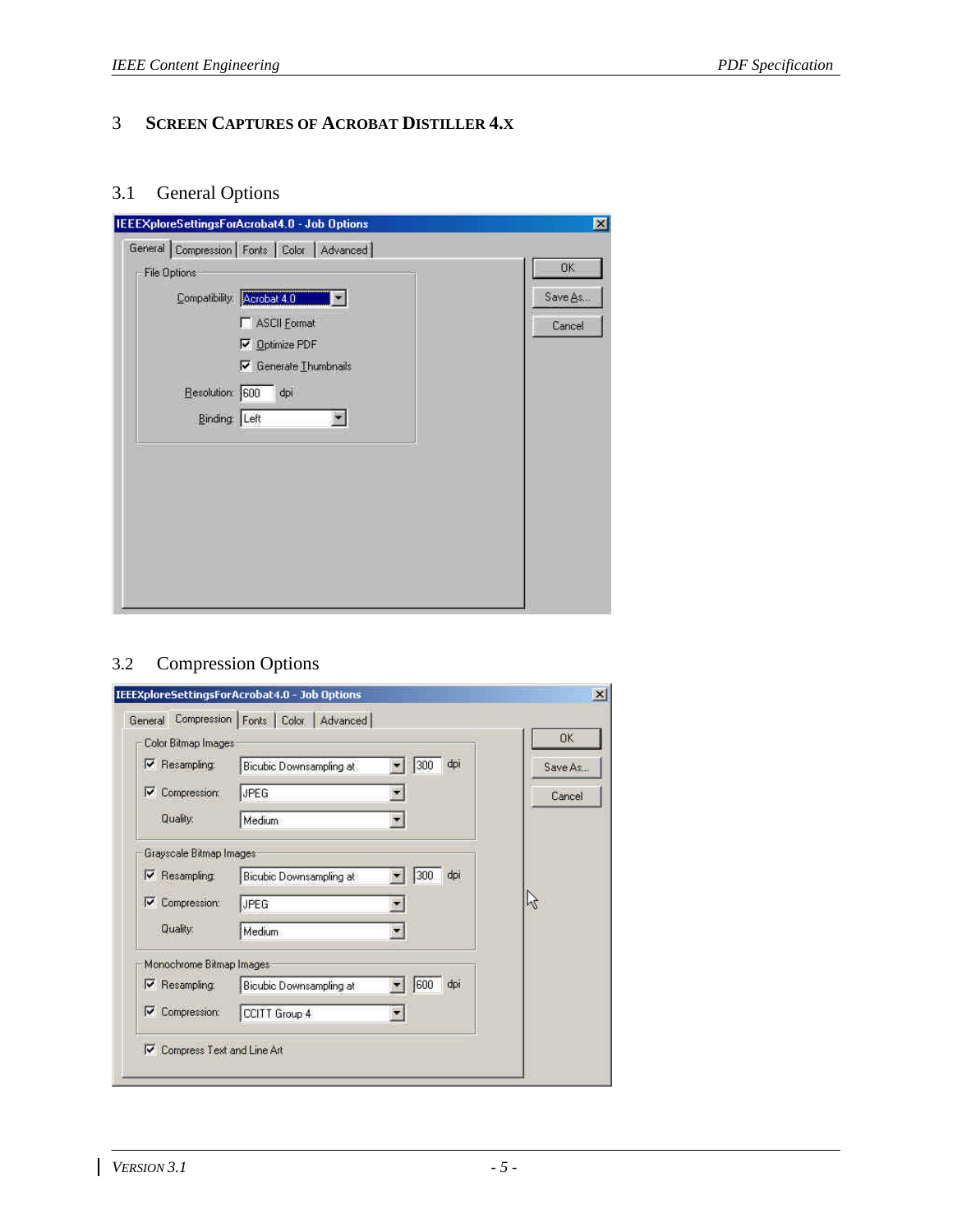## 3.3 Font Options

| Fonts<br>General Compression<br><b>Embed All Ennts:</b>                                                                                                                                                                                          | Advanced<br>Color                                              | <b>OK</b> |
|--------------------------------------------------------------------------------------------------------------------------------------------------------------------------------------------------------------------------------------------------|----------------------------------------------------------------|-----------|
| M<br>V Subset All Embedded Fonts Below:                                                                                                                                                                                                          | 100 %                                                          | Save As   |
| When Embedding Fails:                                                                                                                                                                                                                            | Warn and Continue                                              |           |
| Embedding                                                                                                                                                                                                                                        |                                                                | Cancel    |
| Base 14 Fonts                                                                                                                                                                                                                                    | Always Embed:                                                  |           |
| Courier<br>Courier-Bold<br>Courier-BoldOblique<br>Courier-Oblique<br><b>Helvetica</b><br>Helvetica-Bold<br>Helvetica-BoldOblique<br>Helvetica-Oblique<br>Symbol<br>Times-Bold<br>Times-BoldItalic<br>Times-Italic<br>Times-Roman<br>ZapfDingbats | $58\,$<br>Never Embed:<br>$\gg$<br>Add Name:<br><b>Flemove</b> |           |

## 3.4 Color Options

| Conversion                                                      | <b>OK</b> |
|-----------------------------------------------------------------|-----------|
| C Leave Color Unchanged                                         |           |
| C Convert Everything for Color Management                       | Save As   |
| Convert Only Images for Color Management                        | Cancel    |
| C Convert All Colors to CalRGB                                  |           |
| Assumed Profiles                                                |           |
| Gray: None                                                      |           |
| BGB: RGB IEC61986-2.1                                           |           |
| CMYK: Adobe OWYK                                                |           |
| <b>Options</b>                                                  |           |
| Ⅳ Preserve Overprint Settings                                   |           |
| Preserve Under Color Removal and Black Generation Settings<br>⊽ |           |
| Preserve Transfer Eunctions                                     |           |
| Preserve Halltone Information                                   |           |
|                                                                 |           |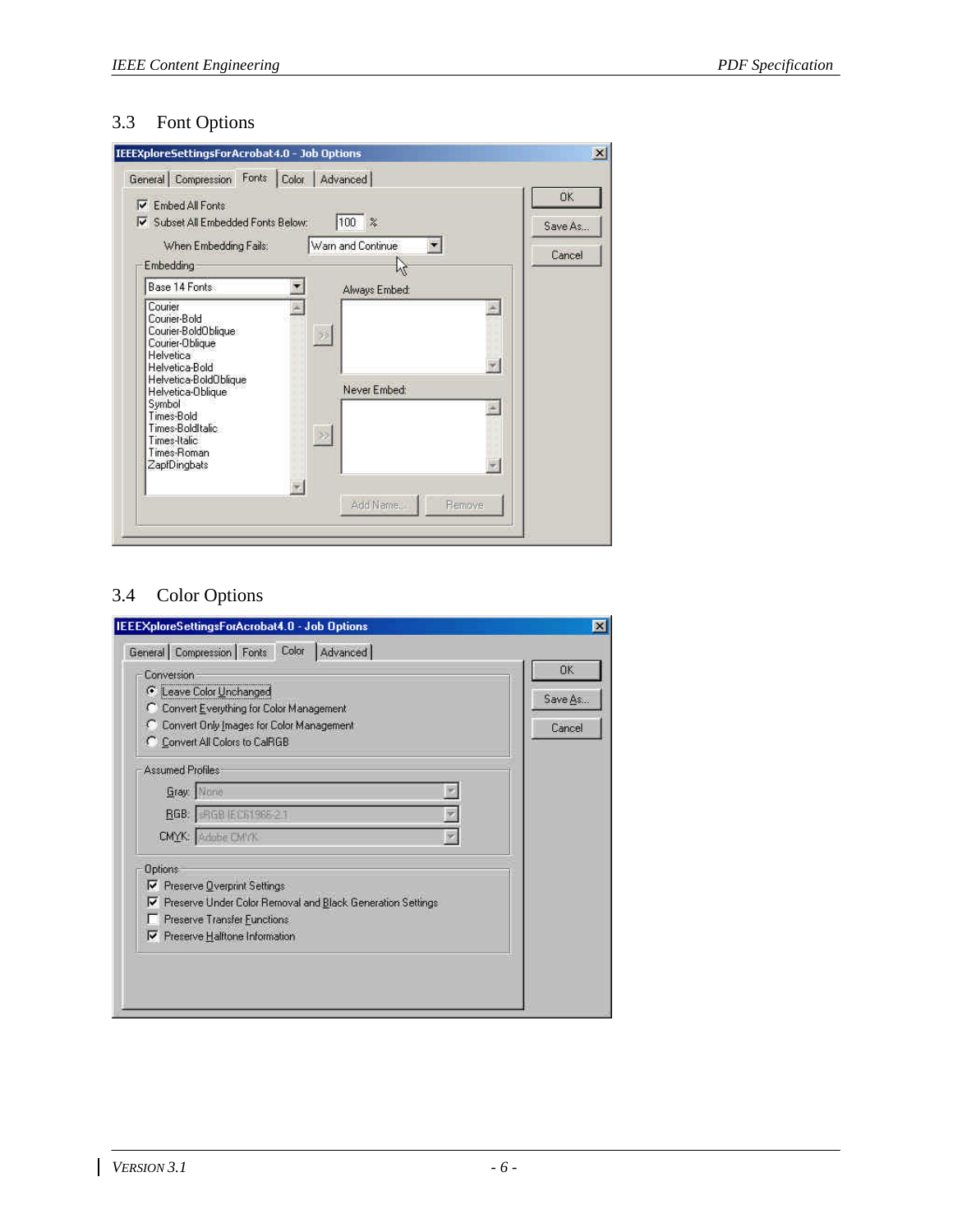## 3.5 Advanced Options

| IEEEXploreSettingsForAcrobat4.0 - Job Options<br>General Compression Fonts Color Advanced                                                                                                                                                                          |                         |
|--------------------------------------------------------------------------------------------------------------------------------------------------------------------------------------------------------------------------------------------------------------------|-------------------------|
| <b>Options</b><br>Use Prologue.ps and Epilogue.ps<br>Allow PostScript file to Override Job Options<br>Preserve Level 2 copypage Semantics<br>Save Portable Job Ticket inside PDF file                                                                              | OK<br>Save As<br>Cancel |
| Document Structuring Conventions (DSC)<br>Process DSC Comments<br>Filleg LSC Wernings:<br>F. Plesiae Page and Denter Artwork for EPS Files.<br>Preserve EPS Information from DSC<br><b>El Preserve CPI Comments:</b><br>M. Preserve Document Information from DSC. |                         |
| Default Page Size<br>Width: 612.0<br>Units: Points                                                                                                                                                                                                                 |                         |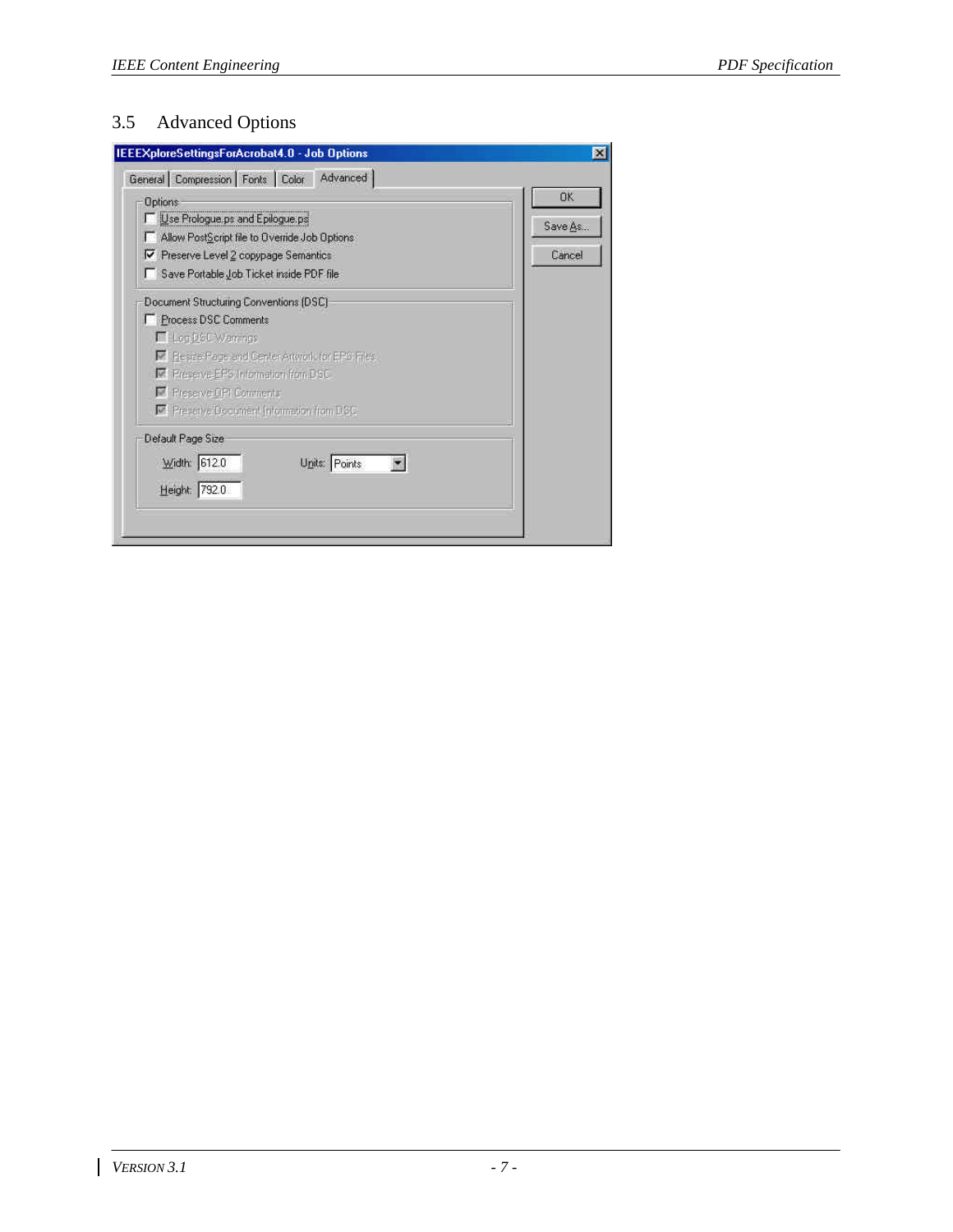#### 4 **CHECKLIST OF ACROBAT 4.X DISTILLER SETTINGS**

4.1 General Settings

Compatibility: 4.0 ASCII Format: No Optimize PDF: Yes Generate Thumbnails: Yes Resolution: 600 dpi Binding: Left

#### 4.2 Compression Settings

"Automatic Compression" should not be selected for Color, Grayscale, and Monochrome Images. The following compression settings are required.

4.2.1 Color Bit Map Images Resample/Downsample: Bicubic at 300 dpi Compression: JPEG Quality: Medium

4.2.2 Grayscale Bit Map Images Resample/Downsample: Bicubic at 300 dpi Compression: JPEG Quality: Medium

4.2.3 Monochrome Bit Map Images Resample/Downsample: Bicubic at 600 dpi Compression: CCITT Group 4 Compress Text and Line Art: Yes

4.3 Font Settings

Embed all fonts: Yes Maximum Subset %: 100 When embedding fails: Warn and Continue (optional) Always embed list: None Never embed list: None

4.4 Color Settings

4.4.1 Conversion Leave Color Unchanged: Yes

4.4.2 Options Preserve Overprint settings: Yes Under Color Removal/Black Generation: Yes Transfer Function: No Preserve Halftone Screen Information: Yes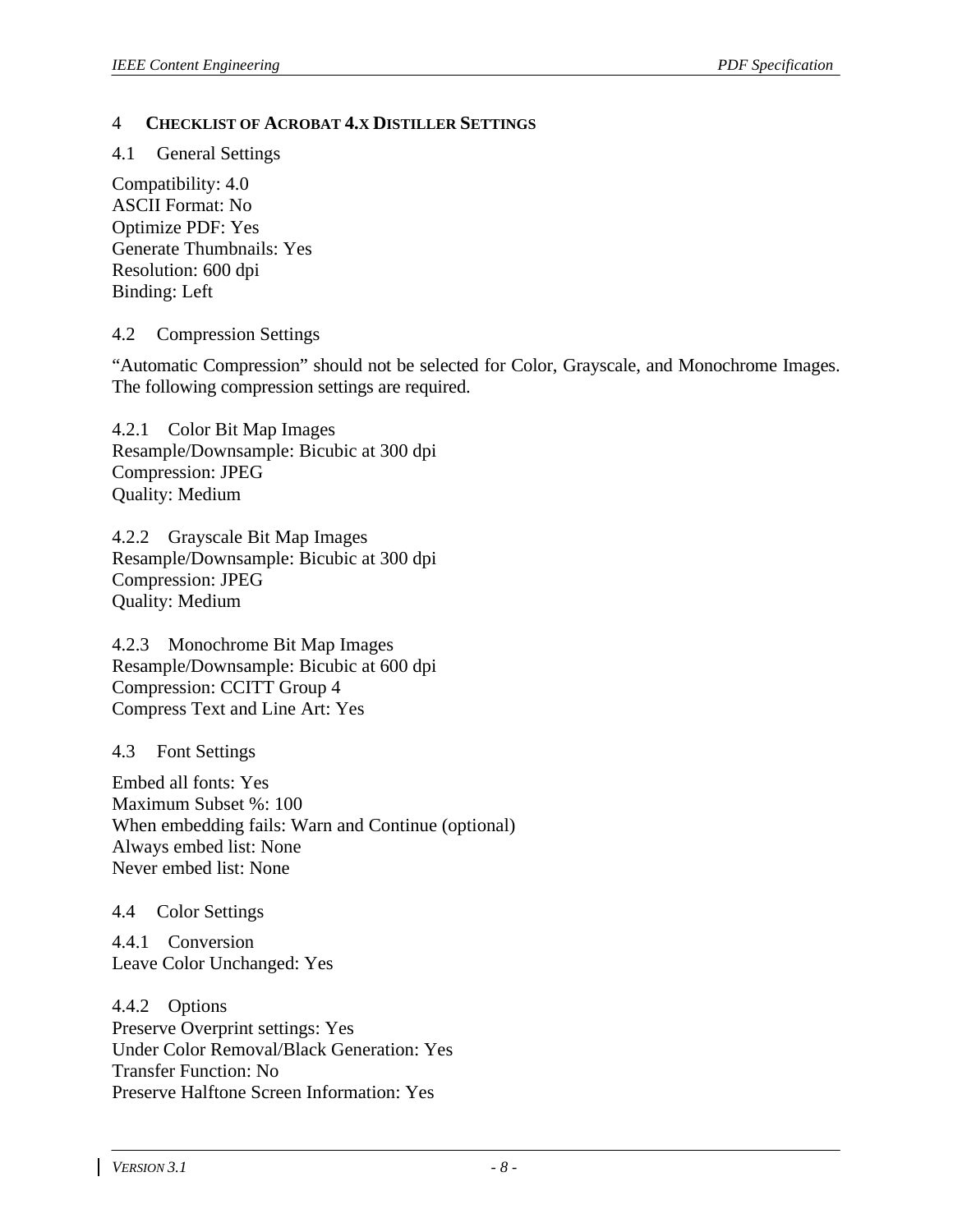#### 4.5 Advanced Settings

4.5.1 Options Use Prologue.ps and Epilogue.ps: No Allow PostScript to Override Job Options: No Preserve Level 2 copypage Semantics: Yes Save Portable Job Ticket inside PDF file: No

4.5.2 Document Structuring Conventions (DSC) Process DSC Comments: No

4.5.3 Default Page Size Width: 612.0 Length: 792.0 Units: Point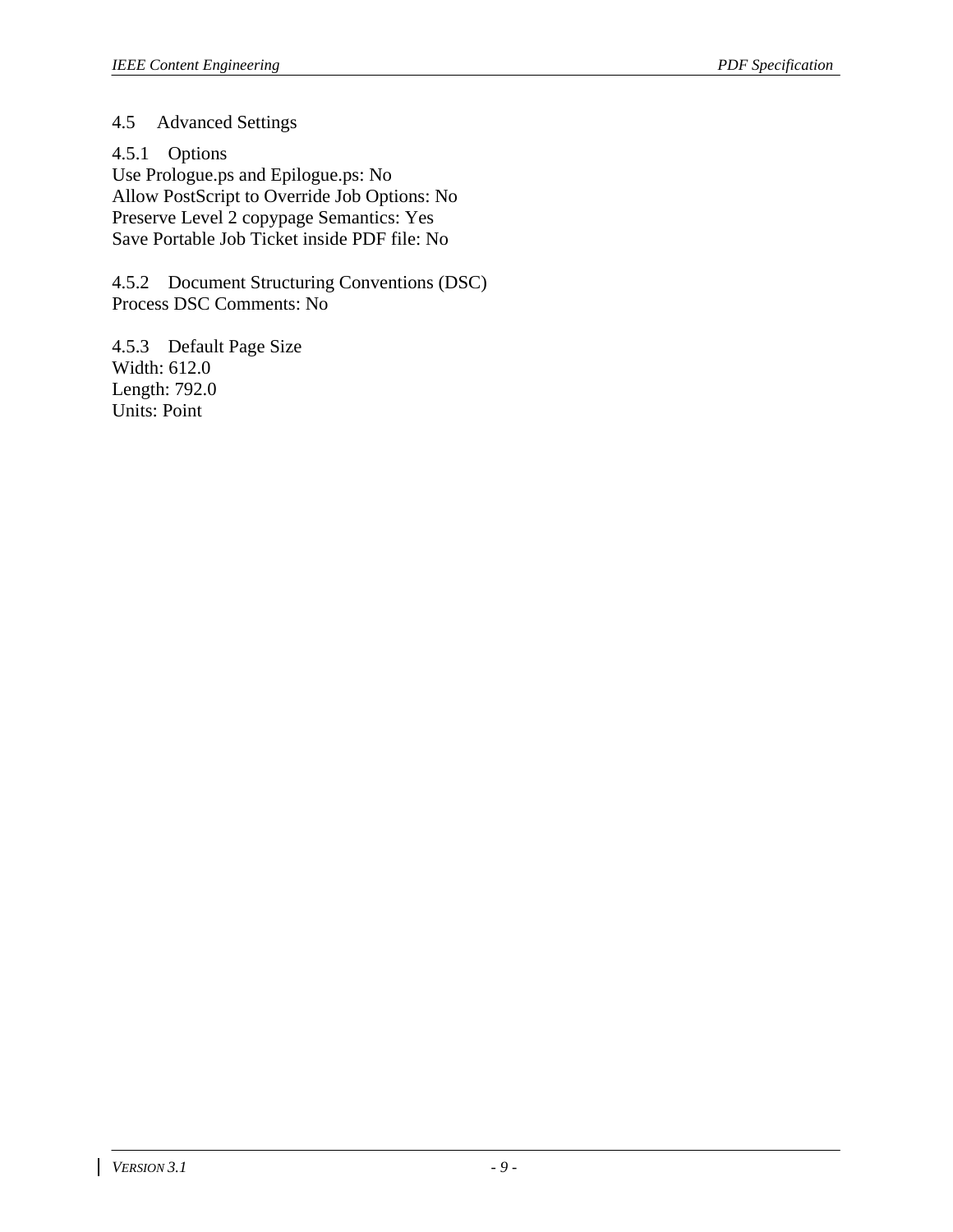#### **TECHNICAL APPENDIX—DETAILED DESCRIPTION OF DISTILLER SETTINGS**

#### 5 **OVERVIEW**

This appendix describes in more technical detail the required settings for creating Adobe Acrobat PDF (Portable Document Format) files for IEEE Xplore®. It is intended for use by content providers with knowledge and experience in the wholesale production of PDF files. It is not intended for use by authors wishing to submit material to IEEE. IEEE Xplore<sup>®</sup> content providers are responsible for ensuring that PDFs delivered to IEEE Xplore<sup>®</sup> are in full compliance with the requirements set forth in this specification.

The settings described are intended to optimize PDF file size and produce reasonable quality files that download quickly. This is accomplished through a combination of graphic compression settings, downsampling settings, font embedding strategies, and optimization of the PDF file. It is assumed that PDFs are created using Adobe Acrobat version 4.x.

The simplest way for creating compliant PDF files is to create a new joboptions file that follows the screen captures in Section 2 (Acrobat 5) and Section 3 (Acrobat 4).

*Other means for producing PDFs are acceptable provided the resultant files comply with all the requirements set forth in this specification. In all cases the PDF files must be complaint with Acrobat 4 (PDF 1.3) specification. If using an application other than Acrobat 4 please refer to Section 9.*

#### 6 **ORGANIZATION OF THE CHECKLIST**

Section 4 is organized as a series of checklists. Each checklist corresponds to the tabs found in Acrobat under "Settings→Job Options" (Sections 4.1, 4.2, 4.3, 4.4, and 4.5). For example, "**General Settings**" represents the "General" tab. Under each tab is a listing of all the settings for the tab. After each setting is its value. For example, under "**Compression Settings"** is a setting "Compress Text and Line Art" which should be set. "Compress Text and Line Art: Yes" represents this in the checklist. In general, if a setting should be turned on it is followed by "Yes". If a setting should be turned off it is followed by "No". A few settings require a numerical value. For example the setting "Compatibility" should have a value of "4.0" (under "**General Settings**").

#### 7 **GENERAL REQUIREMENTS FOR APPLICATION, POSTSCRIPT, AND PDF FILES**

7.1 General Page Characteristics (Application, PostScript, and PDF Files)

The pages in a PDF file must not contain crop marks, registration marks, date stamps, time stamps, or any other mark that does not appear in the published version. Page size must be  $8.5''$  x 11".

#### 7.2 Fonts (Application, PostScript, and PDF Files)

PDF files must contain only PostScript or TrueType fonts or a combination of the two. In order for the PDF files to match the printed version all fonts must be properly embedded. There are generally two ways to accomplish this. The first way is for the application to include all the fonts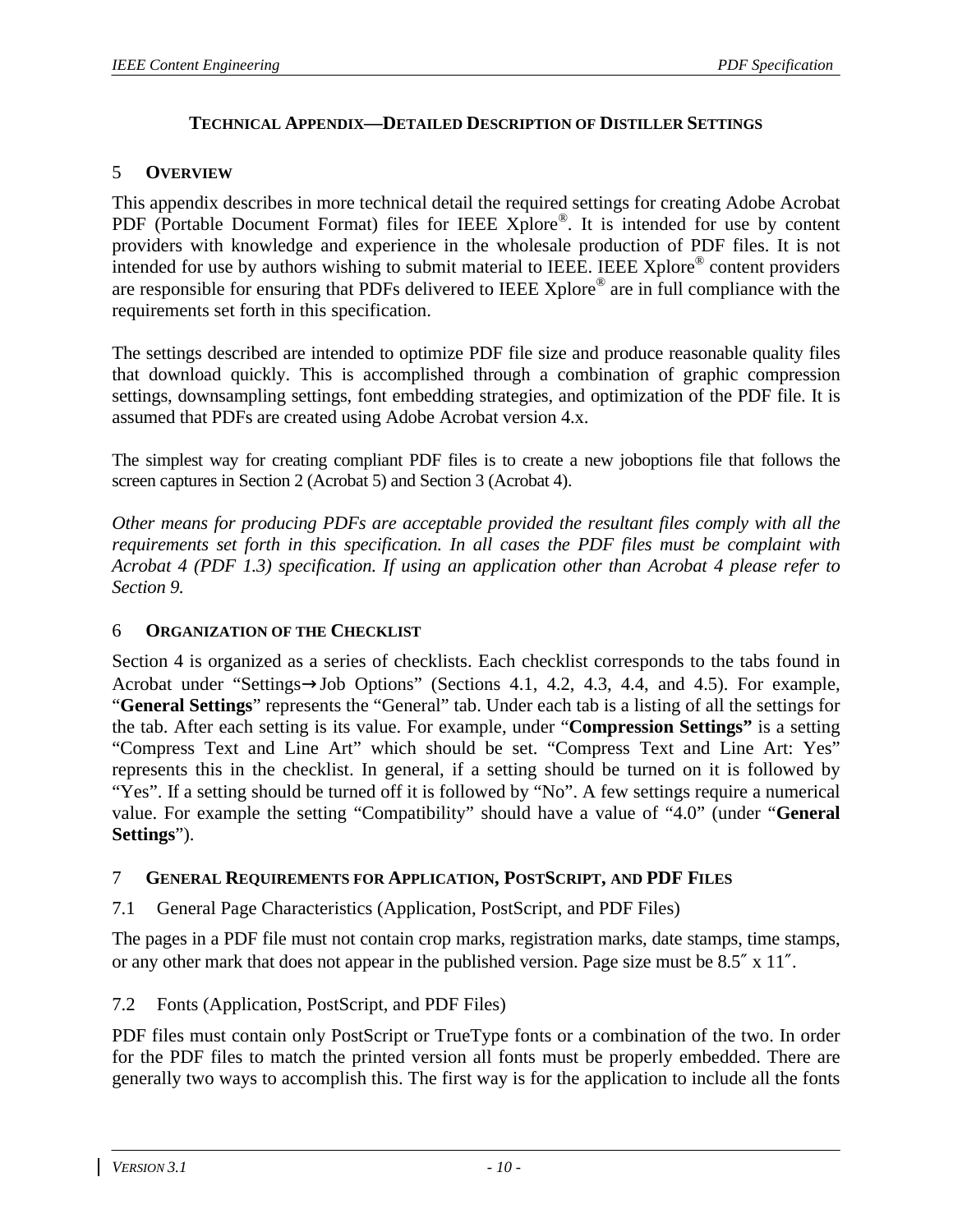used when the PostScript file is created. The second way is to give Acrobat access to the fonts at the time the PostScript file is converted to PDF.

Including fonts within a PostScript file depends on the application and the printer driver chosen. Since each computer is different, please refer to the appropriate operating system and application documentation for more information.

Giving Acrobat access to the fonts takes only a little bit of effort. Typical installations of Acrobat do not look in the system's font folder after the completion of installation. To get Acrobat to do so choose "Settings→Folder Options". Click on "Add" to select the folder that contains the system's fonts. Choosing "Settings→Folder Options" will show which folders Acrobat currently looks at for font information.

To properly embed fonts the following items in the Acrobat "Fonts" tab must be selected (i.e., checked):

- 1. Embed All Fonts
- 2. Subset All Embedded Fonts Below
- 3. If the fonts are not included in the PostScript file Acrobat must be given access to the fonts (see the beginning of Section 4.3 for more information).

(If it is unclear that fonts will be properly embedded in a PDF file change the "Fonts" tab so that "when embedding fails" the job is canceled prior to Distilling the PostScript file.) Refer to the Acrobat documentation for specific information regarding accessing fonts.

#### 7.3 Graphics and Figures (Application Files)

Graphics used in the source application must have resolutions in excess of that given in this specification (see Sections 4.2.1, 4.2.2, and 4.2.3).

#### 7.4 Security

All security options must be turned off and no passwords should be assigned.

#### 7.5 Links and Bookmarks

Neither links nor bookmarks are allowed.

#### 8 **REQUIREMENTS FOR PDF FILES CREATED FROM SCANS (SCANNED PDFS)**

PDF files that are created from scans are image only files (the text is not searchable). For this reason "Scanned PDFs" are created only when the original application or PostScript files are not available. Each page is scanned at 300dpi and in the proper image mode. For instance, if a group of pages do not contain color the resultant PDF file will download faster and is much smaller if the pages are scanned as black and white instead of as color.

It is assumed that the "Import→Scan" command in Adobe Acrobat 4 is used to create a "Scanned PDF" file. If other means for producing Scanned PDFs are used the resultant files must be the same as those provided by "Import→Scan" command of Adobe Acrobat 4. Such a file is simply a series of images stored in a single file. As long as there is no additional information in the PDF file no specific settings are required other than scanning at the proper resolution and mode.